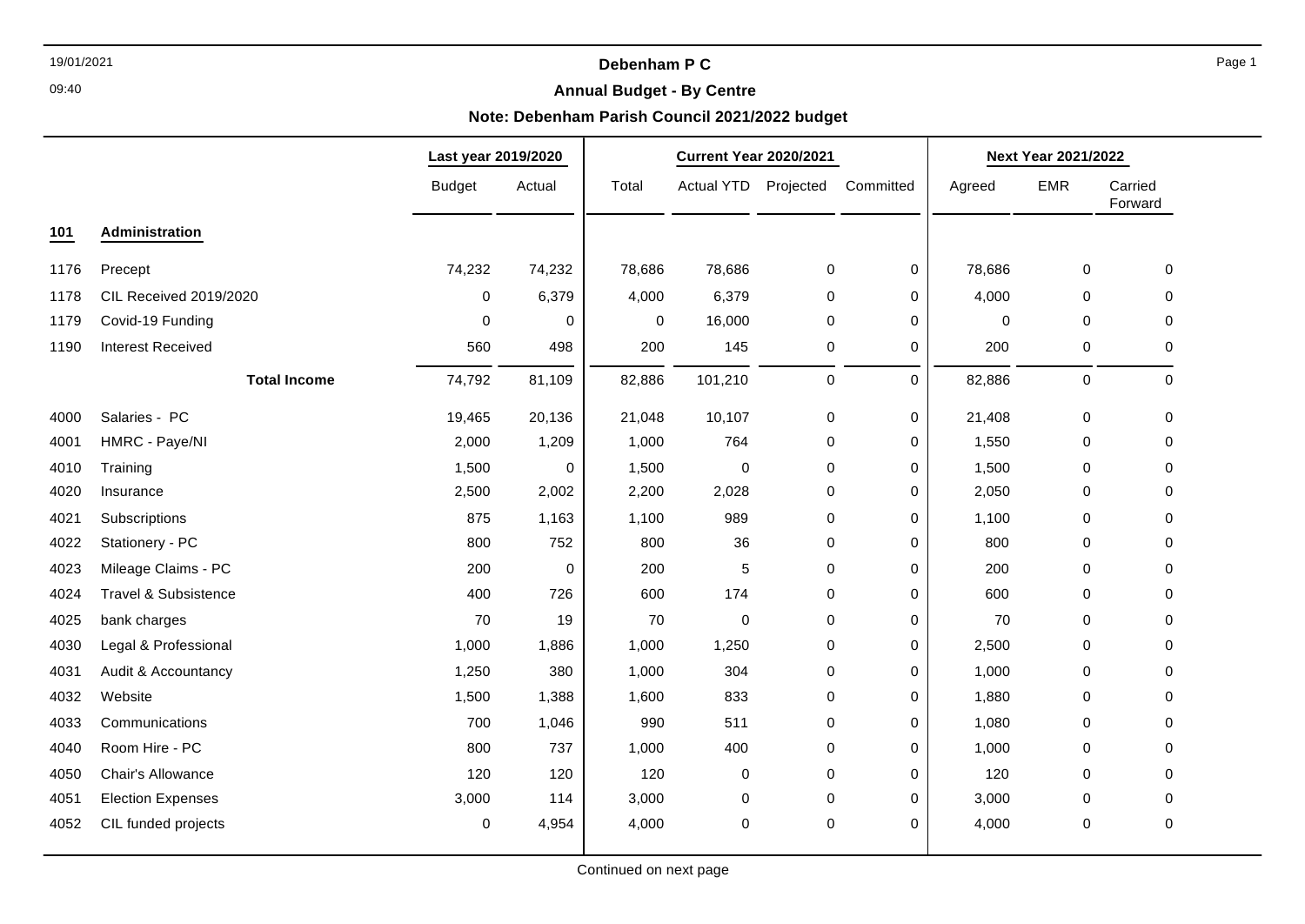## 19/01/2021 **Debenham P C**

## **Annual Budget - By Centre**

## **Note: Debenham Parish Council 2021/2022 budget**

|      |                                       | Last year 2019/2020 |          | <b>Current Year 2020/2021</b> |                   |             |             | <b>Next Year 2021/2022</b> |                     |                    |
|------|---------------------------------------|---------------------|----------|-------------------------------|-------------------|-------------|-------------|----------------------------|---------------------|--------------------|
|      |                                       | <b>Budget</b>       | Actual   | Total                         | <b>Actual YTD</b> | Projected   | Committed   | Agreed                     | <b>EMR</b>          | Carried<br>Forward |
| 4060 | <b>Erroneous Transactions</b>         | $\pmb{0}$           | 897      | $\mathbf 0$                   | 296               | $\mathbf 0$ | $\mathbf 0$ | $\mathbf 0$                | $\mathsf{O}\xspace$ | $\mathbf 0$        |
| 4062 | <b>COVID-19 RELATED COSTS</b>         | 0                   | 0        | $\mathbf 0$                   | 1,880             | 0           | $\mathbf 0$ | 2,500                      | 0                   | $\mathbf 0$        |
|      | <b>Overhead Expenditure</b>           | 36,180              | 37,529   | 41,228                        | 19,577            | $\mathbf 0$ | $\mathbf 0$ | 46,358                     | 0                   | $\mathbf 0$        |
|      | <b>Movement to/(from) Gen Reserve</b> | 38,612              | 43,580   | 41,658                        | 81,633            | $\mathbf 0$ |             | 36,528                     |                     |                    |
| 102  | <b>Grants &amp; Donations</b>         |                     |          |                               |                   |             |             |                            |                     |                    |
| 4100 | S133/S19 Donations                    | 3,000               | 680      | 3,000                         | 1,000             | 0           | 0           | $\mathbf 0$                | 0                   | 0                  |
| 4101 | S137 Expenditure                      | 1,000               | 0        | 1,000                         | 0                 | 0           | 0           | 1,000                      | 0                   | $\Omega$           |
| 4102 | S145 Expenditure                      | 2,000               | 833      | 2,000                         | 0                 | $\mathbf 0$ | $\mathbf 0$ | 2,000                      | 0                   | $\mathbf 0$        |
| 4109 | <b>Grants and Donations</b>           | 0                   | 0        | 0                             | 0                 | 0           | 0           | 3,000                      | 0                   | 0                  |
|      | <b>Overhead Expenditure</b>           | 6,000               | 1,513    | 6,000                         | 1,000             | $\mathbf 0$ | $\Omega$    | 6,000                      | 0                   | $\mathbf 0$        |
|      | <b>Movement to/(from) Gen Reserve</b> | (6,000)             | (1, 513) | (6,000)                       | (1,000)           | 0           |             | (6,000)                    |                     |                    |
| 103  | <b>Neighbourhood Planning</b>         |                     |          |                               |                   |             |             |                            |                     |                    |
| 4210 | Professional serv and cons-NP         | 2,000               | 215      | 0                             | 0                 | $\mathbf 0$ | $\mathbf 0$ | $\mathbf 0$                | 0                   | $\mathbf 0$        |
|      | <b>Overhead Expenditure</b>           | 2,000               | 215      | $\mathbf 0$                   | $\mathbf 0$       | $\mathbf 0$ | $\mathbf 0$ | $\mathbf 0$                | 0                   | $\mathbf 0$        |
|      | <b>Movement to/(from) Gen Reserve</b> | (2,000)             | (215)    | $\mathbf 0$                   | $\mathbf 0$       | $\mathbf 0$ |             | $\Omega$                   |                     |                    |
| 110  | <b>Allotments</b>                     |                     |          |                               |                   |             |             |                            |                     |                    |
| 1000 | <b>Allotment Rents</b>                | 1,700               | 366      | 1,700                         | 1,105             | $\pmb{0}$   | 0           | 1,700                      | 0                   | $\mathbf 0$        |
| 1001 | <b>Agricultural Holding</b>           | 701                 | 0        | 701                           | 732               | 0           | 0           | 701                        | 0                   | 0                  |
|      | <b>Total Income</b>                   | 2,401               | 366      | 2,401                         | 1,837             | $\pmb{0}$   | $\mathbf 0$ | 2,401                      | 0                   | $\mathbf 0$        |
| 4041 | Rates                                 | 40                  | 37       | 40                            | 30                | 0           | 0           | 40                         | 0                   | $\mathbf 0$        |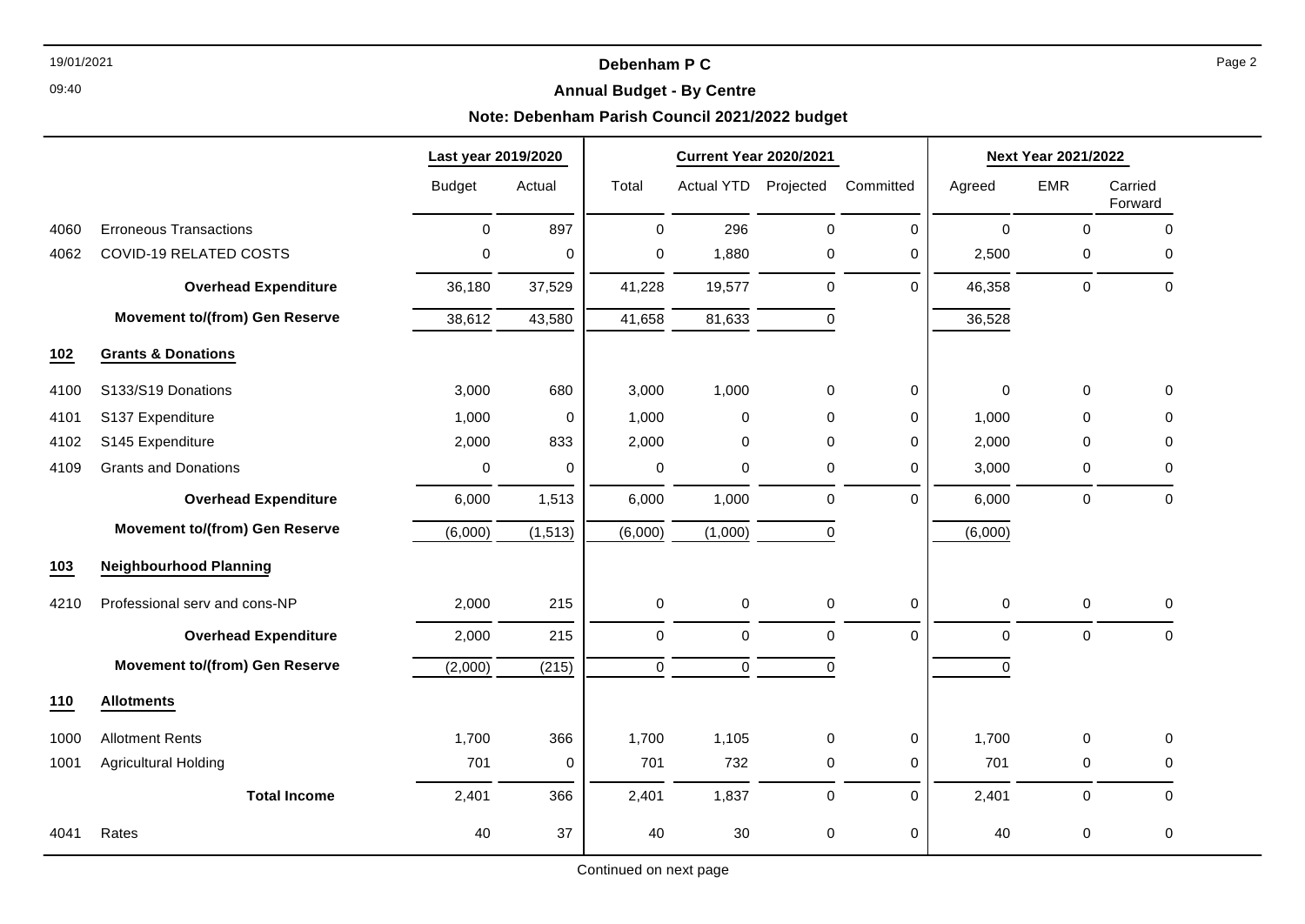## 19/01/2021 **Debenham P C**

## **Annual Budget - By Centre**

## **Note: Debenham Parish Council 2021/2022 budget**

|      |                                       | Last year 2019/2020 |             | <b>Current Year 2020/2021</b> |                      |             |             | Next Year 2021/2022 |             |                    |
|------|---------------------------------------|---------------------|-------------|-------------------------------|----------------------|-------------|-------------|---------------------|-------------|--------------------|
|      |                                       | <b>Budget</b>       | Actual      | Total                         | Actual YTD Projected |             | Committed   | Agreed              | <b>EMR</b>  | Carried<br>Forward |
| 4042 | Water                                 | 500                 | $\mathbf 0$ | 500                           | $\pmb{0}$            | $\pmb{0}$   | $\Omega$    | 500                 | $\mathbf 0$ | 0                  |
| 4045 | <b>General Maintenance</b>            | 750                 | 638         | 750                           | 0                    | 0           | $\Omega$    | 750                 | 0           | 0                  |
| 4200 | Site Clearance                        | 500                 | $\mathbf 0$ | 500                           | $\mathbf 0$          | $\Omega$    | 0           | 500                 | $\mathbf 0$ | 0                  |
| 4201 | <b>Grass Cutting</b>                  | 360                 | 505         | 400                           | 528                  | 0           | 0           | 400                 | 0           | 0                  |
| 4205 | Tree & Hedge Maintenance              | 45                  | 132         | 45                            | $\pmb{0}$            | $\pmb{0}$   | 0           | 45                  | 0           | 0                  |
|      | <b>Overhead Expenditure</b>           | 2,195               | 1,313       | 2,235                         | 558                  | $\pmb{0}$   | $\mathbf 0$ | 2,235               | $\mathbf 0$ | 0                  |
|      | <b>Movement to/(from) Gen Reserve</b> | 206                 | (946)       | 166                           | 1,278                | $\mathbf 0$ |             | 166                 |             |                    |
| 120  | <b>Cemetery</b>                       |                     |             |                               |                      |             |             |                     |             |                    |
| 1020 | <b>Burial Fees</b>                    | 800                 | 230         | 800                           | 560                  | 0           | 0           | 800                 | 0           | 0                  |
| 1021 | Internment                            | 500                 | 1,965       | 500                           | 730                  | $\Omega$    | $\mathbf 0$ | 500                 | 0           | 0                  |
| 1022 | Memorials                             | 700                 | 1,020       | 700                           | 130                  | 0           | 0           | 700                 | 0           | 0                  |
| 1023 | <b>Burial Plot Reservation</b>        | 200                 | 130         | 200                           | $\pmb{0}$            | 0           | 0           | 200                 | 0           | 0                  |
|      | <b>Total Income</b>                   | 2,200               | 3,345       | 2,200                         | 1,420                | $\mathbf 0$ | $\Omega$    | 2,200               | $\mathbf 0$ | 0                  |
| 4041 | Rates                                 | 150                 | 343         | 150                           | $\pmb{0}$            | $\pmb{0}$   | 0           | 150                 | $\pmb{0}$   | 0                  |
| 4045 | <b>General Maintenance</b>            | 2,000               | 701         | 2,000                         | $\pmb{0}$            | $\mathbf 0$ | $\mathbf 0$ | 2,000               | 0           | 0                  |
| 4200 | Site Clearance                        | 50                  | 0           | 0                             | $\mathbf 0$          | 0           | 0           | $\mathbf 0$         | 0           | 0                  |
| 4201 | <b>Grass Cutting</b>                  | 2,915               | 2,516       | 2,915                         | 1,956                | 0           | 0           | 2,915               | 0           | 0                  |
| 4205 | Tree & Hedge Maintenance              | 105                 | 85          | 105                           | $\pmb{0}$            | $\mathbf 0$ | 0           | 105                 | 0           | 0                  |
| 4430 | <b>Street Furniture</b>               | 1,000               | 0           | 1,000                         | 0                    | 0           | 0           | 1,000               | 0           | 0                  |
|      | <b>Overhead Expenditure</b>           | 6,220               | 3,645       | 6,170                         | 1,956                | $\pmb{0}$   | $\Omega$    | 6,170               | $\mathbf 0$ | $\mathbf 0$        |
|      | <b>Movement to/(from) Gen Reserve</b> | (4,020)             | (300)       | (3,970)                       | (536)                | $\pmb{0}$   |             | (3,970)             |             |                    |
| 122  | <b>URC Burial Ground</b>              |                     |             |                               |                      |             |             |                     |             |                    |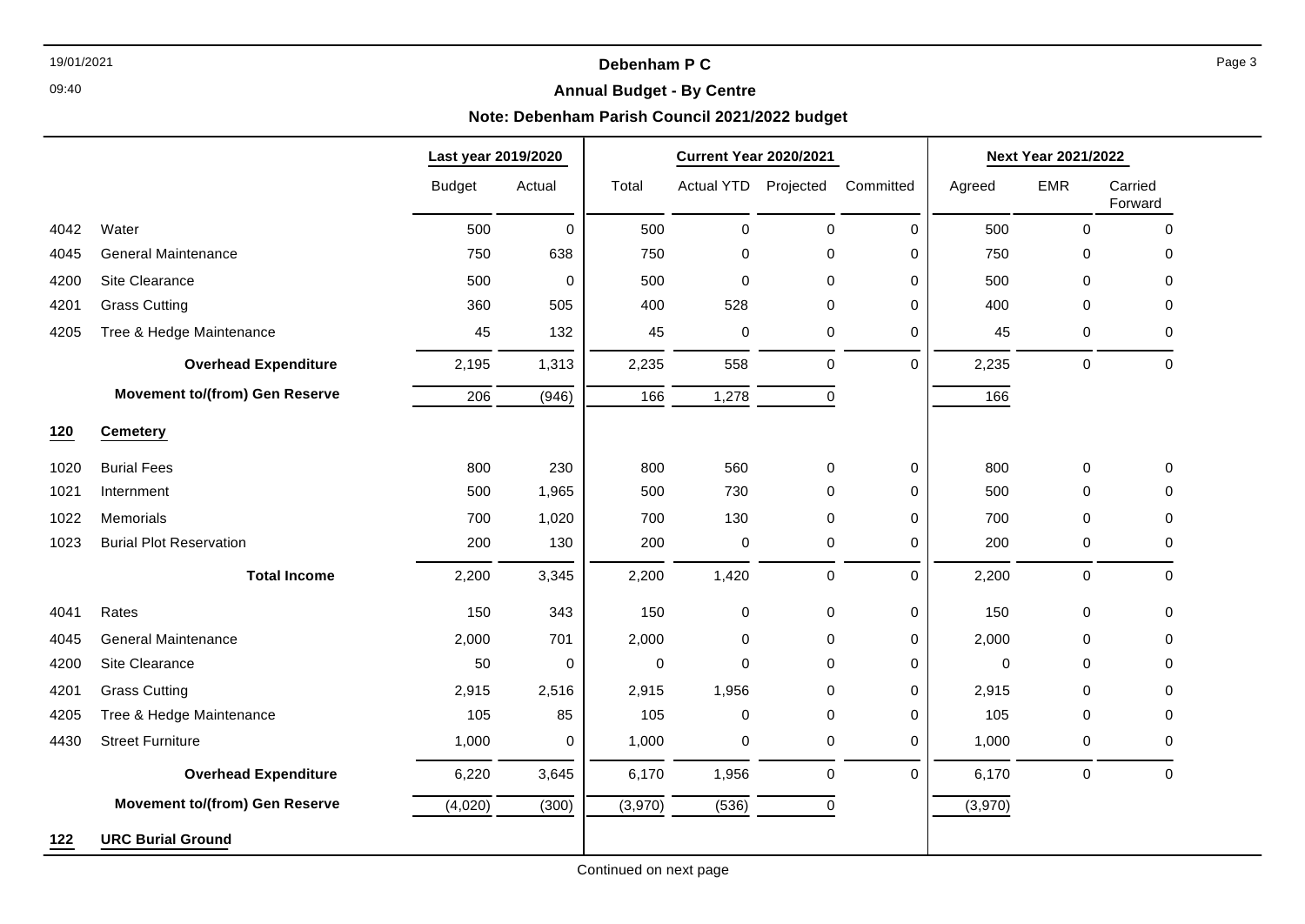## 19/01/2021 **Debenham P C**

#### 09:40

## **Annual Budget - By Centre**

## **Note: Debenham Parish Council 2021/2022 budget**

|      |                                       | Last year 2019/2020 |         | <b>Current Year 2020/2021</b> |             |             |             | <b>Next Year 2021/2022</b> |             |                    |
|------|---------------------------------------|---------------------|---------|-------------------------------|-------------|-------------|-------------|----------------------------|-------------|--------------------|
|      |                                       | <b>Budget</b>       | Actual  | Total                         | Actual YTD  | Projected   | Committed   | Agreed                     | <b>EMR</b>  | Carried<br>Forward |
| 4201 | <b>Grass Cutting</b>                  | 560                 | 420     | 560                           | 350         | $\pmb{0}$   | $\mathbf 0$ | 560                        | $\mathbf 0$ | $\mathbf 0$        |
| 4205 | Tree & Hedge Maintenance              | 25                  | 25      | 25                            | $\pmb{0}$   | $\pmb{0}$   | $\mathbf 0$ | 25                         | 0           | 0                  |
|      | <b>Overhead Expenditure</b>           | 585                 | 445     | 585                           | 350         | $\mathbf 0$ | $\Omega$    | 585                        | $\mathbf 0$ | $\mathbf 0$        |
|      | <b>Movement to/(from) Gen Reserve</b> | (585)               | (445)   | (585)                         | (350)       | $\mathbf 0$ |             | (585)                      |             |                    |
| 125  | <b>St Mary's Church</b>               |                     |         |                               |             |             |             |                            |             |                    |
| 1199 | Miscellaneous Income                  | 0                   | 835     | 0                             | $\pmb{0}$   | $\pmb{0}$   | $\mathbf 0$ | $\mathbf 0$                | $\pmb{0}$   | $\mathbf 0$        |
|      | <b>Total Income</b>                   | $\mathbf 0$         | 835     | 0                             | $\mathbf 0$ | $\mathbf 0$ | $\mathbf 0$ | $\mathbf 0$                | $\mathbf 0$ | 0                  |
| 4034 | Dove Cottage WIFI connection          | $\mathbf 0$         | 270     | 390                           | 194         | $\mathbf 0$ | $\mathbf 0$ | 390                        | $\mathbf 0$ | $\mathbf 0$        |
| 4045 | <b>General Maintenance</b>            | 4,000               | 185     | 4,000                         | $\pmb{0}$   | 0           | $\mathbf 0$ | 4,000                      | 0           | 0                  |
| 4201 | <b>Grass Cutting</b>                  | 2,640               | 2,440   | 2,640                         | 1,550       | $\Omega$    | 0           | 2,640                      | $\Omega$    | 0                  |
| 4205 | Tree & Hedge Maintenance              | 50                  | 140     | 200                           | $\pmb{0}$   | $\Omega$    | 0           | 7,500                      | $\Omega$    | 0                  |
| 4250 | St Mary's Clock Maintenance           | 250                 | 206     | 250                           | $\mathbf 0$ | $\mathbf 0$ | $\mathbf 0$ | 250                        | $\Omega$    | 0                  |
| 4251 | St Mary's Clock Winding               | 500                 | 500     | 500                           | $\pmb{0}$   | $\pmb{0}$   | 0           | 500                        | 0           | 0                  |
|      | <b>Overhead Expenditure</b>           | 7,440               | 3,741   | 7,980                         | 1,744       | $\mathbf 0$ | $\Omega$    | 15,280                     | $\mathbf 0$ | $\Omega$           |
|      | <b>Movement to/(from) Gen Reserve</b> | (7, 440)            | (2,906) | (7,980)                       | (1,744)     | $\mathbf 0$ |             | (15, 280)                  |             |                    |
| 130  | <b>Rec Ground Play Area</b>           |                     |         |                               |             |             |             |                            |             |                    |
| 4045 | <b>General Maintenance</b>            | 500                 | 701     | 500                           | $\pmb{0}$   | $\pmb{0}$   | $\pmb{0}$   | 500                        | 0           | $\mathsf 0$        |
| 4201 | <b>Grass Cutting</b>                  | 784                 | 870     | 1,000                         | 550         | $\mathbf 0$ | 0           | 1,000                      | $\Omega$    | 0                  |
| 4205 | Tree & Hedge Maintenance              | 9                   | 0       | 100                           | 0           | 0           | 0           | 100                        | $\Omega$    | 0                  |
| 4300 | Play Equipment Purchases              | 97                  | 0       | 0                             | $\pmb{0}$   | $\mathbf 0$ | 0           | $\mathbf 0$                | 0           | 0                  |
| 4301 | Play Equipment Maintenance            | 2,000               | 0       | 2,000                         | $\pmb{0}$   | 0           | 0           | 2,000                      | 0           | 0                  |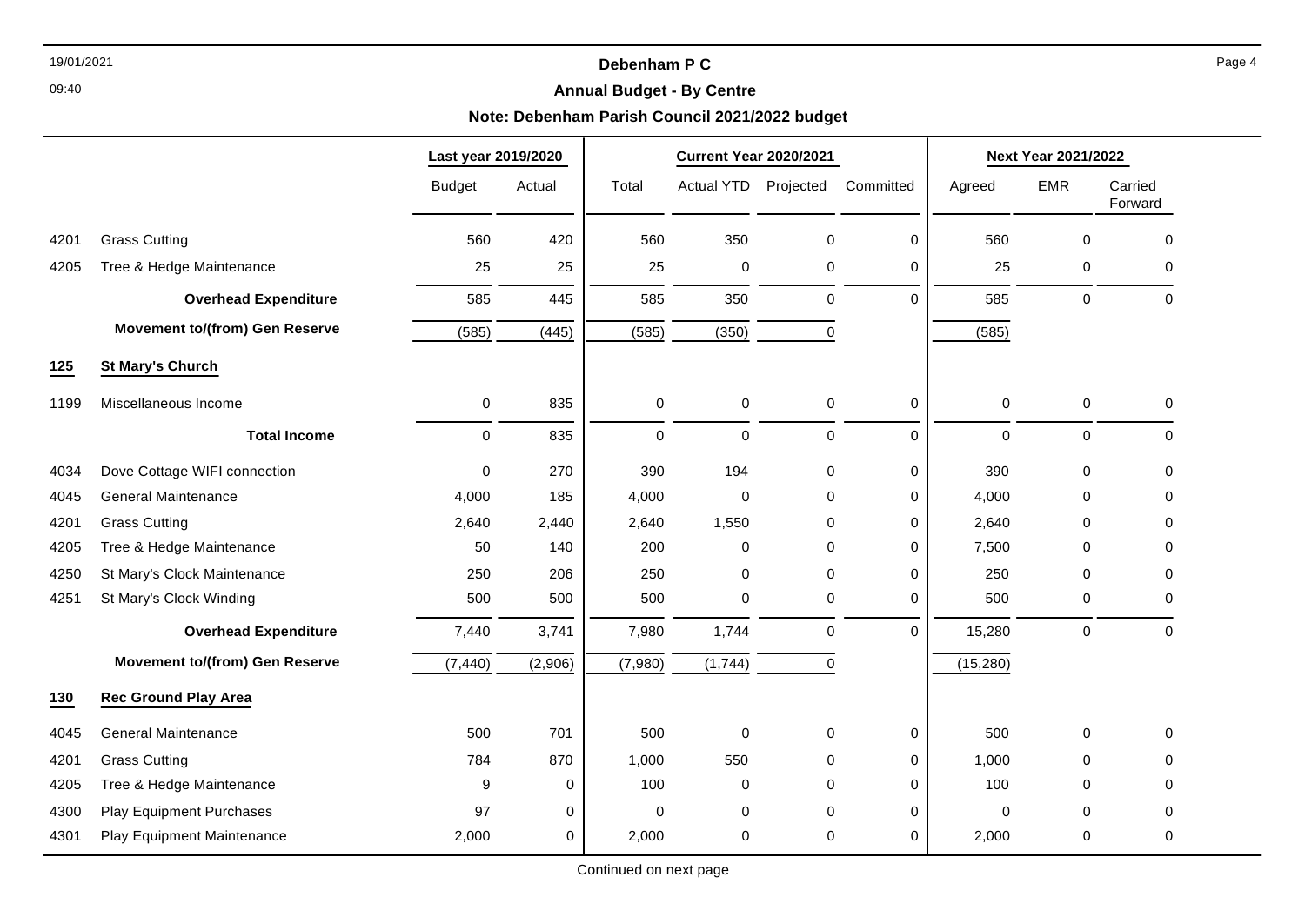## 19/01/2021 **Debenham P C**

## **Annual Budget - By Centre**

## **Note: Debenham Parish Council 2021/2022 budget**

|      |                                       | Last year 2019/2020 |                  | <b>Current Year 2020/2021</b> |                   |              | <b>Next Year 2021/2022</b> |          |                     |                    |
|------|---------------------------------------|---------------------|------------------|-------------------------------|-------------------|--------------|----------------------------|----------|---------------------|--------------------|
|      |                                       | <b>Budget</b>       | Actual           | Total                         | <b>Actual YTD</b> | Projected    | Committed                  | Agreed   | <b>EMR</b>          | Carried<br>Forward |
| 4302 | <b>Play Equipment Inspections</b>     | 30                  | $\mathbf 0$      | 30                            | 0                 | $\pmb{0}$    | 0                          | 30       | 0                   | $\pmb{0}$          |
|      | <b>Overhead Expenditure</b>           | 3,420               | 1,571            | 3,630                         | 550               | $\pmb{0}$    | 0                          | 3,630    | $\mathsf{O}\xspace$ | $\mathbf 0$        |
|      | <b>Movement to/(from) Gen Reserve</b> | (3, 420)            | (1,571)          | (3,630)                       | (550)             | $\mathbf 0$  |                            | (3,630)  |                     |                    |
| 131  | <b>Rec Ground Field</b>               |                     |                  |                               |                   |              |                            |          |                     |                    |
| 4045 | <b>General Maintenance</b>            | $\Omega$            | 125              | $\Omega$                      | 0                 | $\mathbf{0}$ | 0                          | $\Omega$ | $\mathbf 0$         | 0                  |
| 4201 | <b>Grass Cutting</b>                  | 1,120               | 1,205            | 1,120                         | 750               | $\mathbf 0$  | 0                          | 1,120    | 0                   | 0                  |
| 4205 | Tree & Hedge Maintenance              | 17                  | 80               | 17                            | 0                 | $\mathbf 0$  | 0                          | 17       | 0                   | $\mathbf 0$        |
| 4302 | <b>Play Equipment Inspections</b>     | 30                  | $\mathbf 0$      | 30                            | 0                 | 0            | 0                          | 30       | 0                   | 0                  |
|      | <b>Overhead Expenditure</b>           | 1,167               | 1,410            | 1,167                         | 750               | $\mathbf 0$  | $\Omega$                   | 1,167    | $\mathbf 0$         | $\mathbf 0$        |
|      | <b>Movement to/(from) Gen Reserve</b> | (1, 167)            | (1, 410)         | (1, 167)                      | (750)             | $\pmb{0}$    |                            | (1, 167) |                     |                    |
| 132  | <b>Gardener's Road Play Area</b>      |                     |                  |                               |                   |              |                            |          |                     |                    |
| 4045 | <b>General Maintenance</b>            | 150                 | $\boldsymbol{0}$ | 150                           | 0                 | $\mathbf 0$  | 0                          | 150      | 0                   | $\mathbf 0$        |
| 4201 | <b>Grass Cutting</b>                  | 833                 | 820              | 833                           | 496               | $\mathbf 0$  | 0                          | 833      | $\mathbf 0$         | $\mathbf 0$        |
| 4301 | Play Equipment Maintenance            | 1,500               | $\mathbf 0$      | 1,500                         | 0                 | $\mathbf 0$  | 0                          | 1,500    | 0                   | $\mathbf 0$        |
| 4302 | <b>Play Equipment Inspections</b>     | 60                  | $\mathbf 0$      | 60                            | 0                 | $\mathbf 0$  | 0                          | 60       | $\pmb{0}$           | $\mathbf 0$        |
|      | <b>Overhead Expenditure</b>           | 2,543               | 820              | 2,543                         | 496               | $\mathbf 0$  | $\Omega$                   | 2,543    | $\mathbf 0$         | $\mathbf 0$        |
|      | <b>Movement to/(from) Gen Reserve</b> | (2, 543)            | (820)            | (2, 543)                      | (496)             | $\mathbf 0$  |                            | (2, 543) |                     |                    |
| 140  | <b>Market Green</b>                   |                     |                  |                               |                   |              |                            |          |                     |                    |
| 4045 | <b>General Maintenance</b>            | 500                 | $\mathbf 0$      | 500                           | $\mathbf 0$       | $\mathbf 0$  | 0                          | 500      | 0                   | $\mathbf 0$        |
| 4201 | <b>Grass Cutting</b>                  | 880                 | 936              | 880                           | 520               | $\mathbf 0$  | 0                          | 880      | 0                   | 0                  |
| 4430 | <b>Street Furniture</b>               | 250                 | 69               | 250                           | 0                 | 0            | 0                          | 250      | 0                   | 0                  |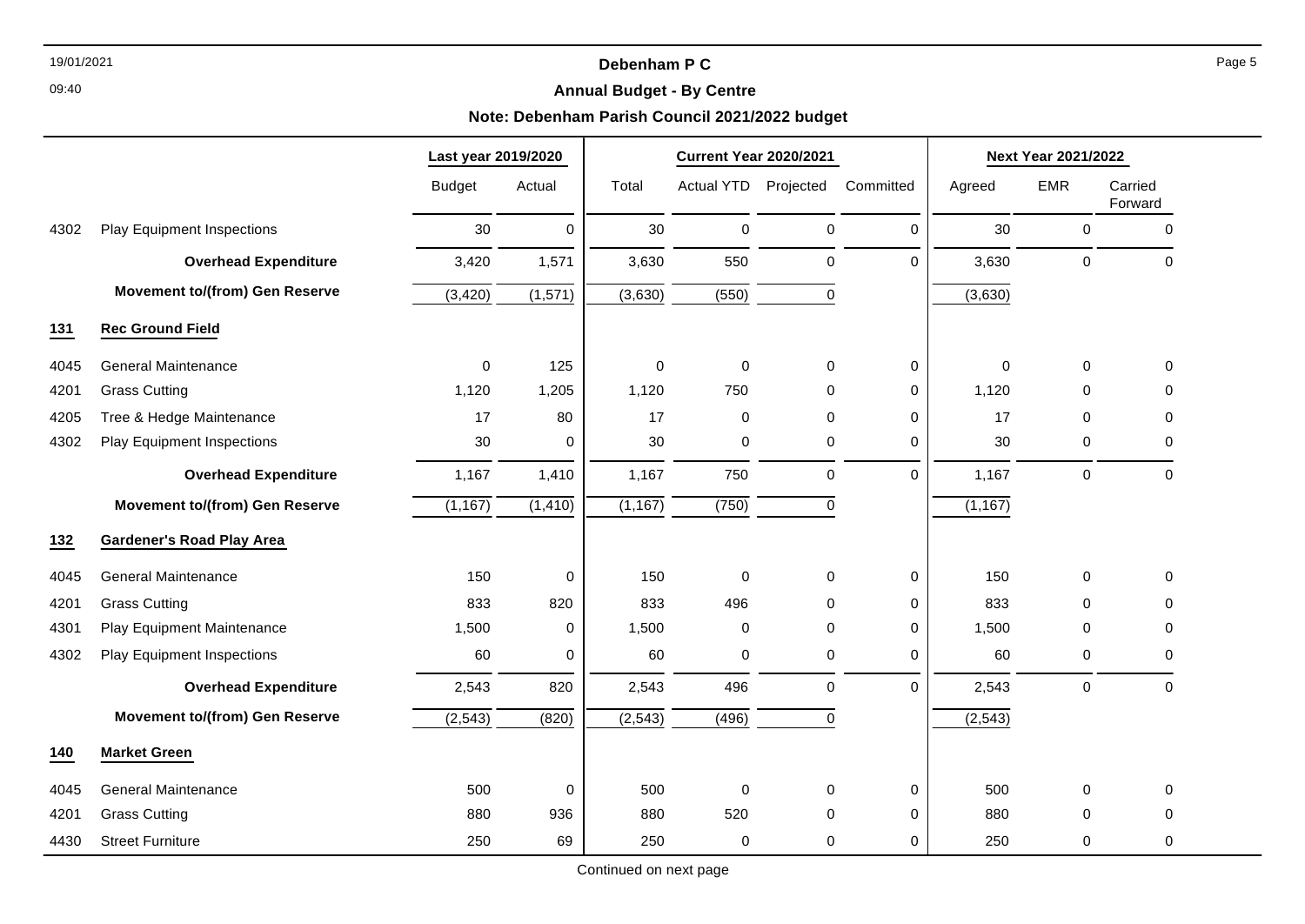## 19/01/2021 **Debenham P C**

## **Annual Budget - By Centre**

## **Note: Debenham Parish Council 2021/2022 budget**

|      |                                       | Last year 2019/2020 |          |                    | <b>Current Year 2020/2021</b> |             |             | <b>Next Year 2021/2022</b> |             |                    |  |
|------|---------------------------------------|---------------------|----------|--------------------|-------------------------------|-------------|-------------|----------------------------|-------------|--------------------|--|
|      |                                       | <b>Budget</b>       | Actual   | Total              | <b>Actual YTD</b>             | Projected   | Committed   | Agreed                     | <b>EMR</b>  | Carried<br>Forward |  |
|      | <b>Overhead Expenditure</b>           | 1,630               | 1,005    | 1,630              | 520                           | $\pmb{0}$   | $\Omega$    | 1,630                      | $\mathbf 0$ | $\Omega$           |  |
|      | <b>Movement to/(from) Gen Reserve</b> | (1,630)             | (1,005)  | (1,630)            | (520)                         | $\mathbf 0$ |             | (1,630)                    |             |                    |  |
| 141  | <b>Andrews Close Green</b>            |                     |          |                    |                               |             |             |                            |             |                    |  |
| 4201 | <b>Grass Cutting</b>                  | 375                 | 368      | 375                | 230                           | 0           | $\mathbf 0$ | 375                        | $\Omega$    | $\Omega$           |  |
| 4205 | Tree & Hedge Maintenance              | 25                  | $\Omega$ | 25                 | $\Omega$                      | 0           | $\mathbf 0$ | 25                         | $\Omega$    | 0                  |  |
|      | <b>Overhead Expenditure</b>           | 400                 | 368      | 400                | 230                           | $\pmb{0}$   | $\mathbf 0$ | 400                        | $\mathbf 0$ | $\mathbf 0$        |  |
|      | <b>Movement to/(from) Gen Reserve</b> | (400)               | (368)    | (400)              | (230)                         | 0           |             | (400)                      |             |                    |  |
| 142  | <b>Lock Close Green</b>               |                     |          |                    |                               |             |             |                            |             |                    |  |
| 4201 | <b>Grass Cutting</b>                  | 200                 | 448      | 300                | 218                           | 0           | $\mathbf 0$ | 300                        | $\mathbf 0$ | $\mathbf 0$        |  |
| 4205 | Tree & Hedge Maintenance              | 25                  | 0        | 25                 | $\mathbf 0$                   | 0           | $\mathbf 0$ | 25                         | 0           | 0                  |  |
|      | <b>Overhead Expenditure</b>           | 225                 | 448      | 325                | 218                           | $\mathbf 0$ | $\mathbf 0$ | 325                        | $\mathbf 0$ | 0                  |  |
|      | <b>Movement to/(from) Gen Reserve</b> | (225)               | (448)    | (325)              | (218)                         | 0           |             | (325)                      |             |                    |  |
| 143  | <b>Cherry Tree Green</b>              |                     |          |                    |                               |             |             |                            |             |                    |  |
| 4201 | <b>Grass Cutting</b>                  | 490                 | 449      | 490                | 286                           | 0           | 0           | 490                        | 0           | 0                  |  |
|      | <b>Overhead Expenditure</b>           | 490                 | 449      | 490                | 286                           | 0           | $\Omega$    | 490                        | $\mathbf 0$ | $\mathbf 0$        |  |
|      | <b>Movement to/(from) Gen Reserve</b> | (490)               | (449)    | $\overline{(490)}$ | (286)                         | $\mathbf 0$ |             | (490)                      |             |                    |  |
| 149  | <b>Trees, Greens and Open Spaces</b>  |                     |          |                    |                               |             |             |                            |             |                    |  |
| 4045 | <b>General Maintenance</b>            | 1,000               | 141      | 1,000              | 915                           | 0           | $\mathbf 0$ | 1,000                      | $\Omega$    | $\Omega$           |  |
| 4205 | Tree & Hedge Maintenance              | 2,000               | 1,050    | 2,000              | 500                           | 0           | $\Omega$    | 2,000                      | 0           | 0                  |  |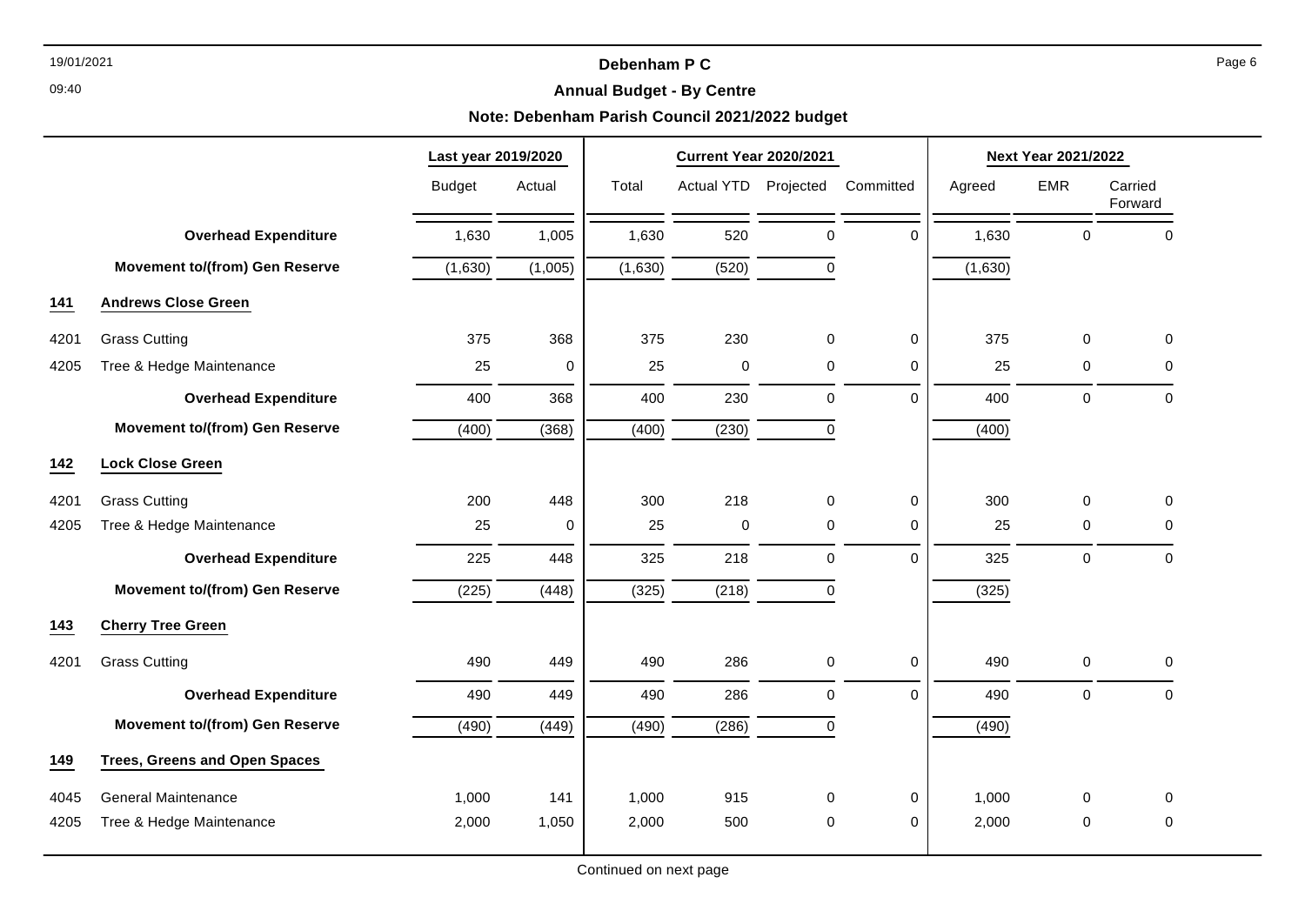## 19/01/2021 **Debenham P C**

## **Annual Budget - By Centre**

## **Note: Debenham Parish Council 2021/2022 budget**

|      |                                       | Last year 2019/2020 |           | <b>Current Year 2020/2021</b> |                   |              | <b>Next Year 2021/2022</b> |             |             |                    |
|------|---------------------------------------|---------------------|-----------|-------------------------------|-------------------|--------------|----------------------------|-------------|-------------|--------------------|
|      |                                       | <b>Budget</b>       | Actual    | Total                         | <b>Actual YTD</b> | Projected    | Committed                  | Agreed      | <b>EMR</b>  | Carried<br>Forward |
| 4430 | <b>Street Furniture</b>               | 1,000               | 253       | 500                           | 0                 | $\mathbf 0$  | 0                          | 500         | 0           | 0                  |
|      | <b>Overhead Expenditure</b>           | 4,000               | 1,444     | 3,500                         | 1,415             | $\mathbf 0$  | $\Omega$                   | 3,500       | 0           | 0                  |
|      | <b>Movement to/(from) Gen Reserve</b> | (4,000)             | (1, 444)  | (3,500)                       | (1, 415)          | $\pmb{0}$    |                            | (3,500)     |             |                    |
| 160  | Environmental                         |                     |           |                               |                   |              |                            |             |             |                    |
| 1150 | PC Grants Received                    | 6,645               | 5,683     | 6,645                         | 3,907             | $\pmb{0}$    | 0                          | 6,645       | 0           | 0                  |
|      | <b>Total Income</b>                   | 6,645               | 5,683     | 6,645                         | 3,907             | $\pmb{0}$    | $\Omega$                   | 6,645       | $\pmb{0}$   | 0                  |
| 4042 | Water                                 | 1,400               | 11,827    | 1,400                         | $\pmb{0}$         | $\pmb{0}$    | 0                          | 1,400       | $\pmb{0}$   | 0                  |
| 4043 | Energy                                | 350                 | 509       | 350                           | 93                | $\Omega$     | $\Omega$                   | 350         | 0           | 0                  |
| 4045 | <b>General Maintenance</b>            | 0                   | 50        | 0                             | 0                 | 0            | 0                          | $\mathbf 0$ | 0           | 0                  |
| 4400 | <b>Street Cleaning</b>                | 13,000              | 13,656    | 14,000                        | 7,788             | 0            | 0                          | 15,000      | 0           | 0                  |
| 4401 | <b>Bin Emptying Charges</b>           | 0                   | 196       | 0                             | 676               | 0            | 0                          | 700         | 0           | 0                  |
| 4402 | Litter and Dog Fouling Campaig        | 0                   | 358       | 150                           | 87                | $\Omega$     | $\Omega$                   | 150         | 0           | 0                  |
| 4410 | Street Lighting Energy & Maint        | 2,677               | 2,203     | 2,300                         | 2,172             | 0            | 0                          | 2,300       | 0           | 0                  |
| 4413 | NP Delivery- Traffic and Park         | $\mathbf 0$         | 0         | 0                             | $\mathbf 0$       | $\Omega$     | $\Omega$                   | 2,000       | 0           | 0                  |
| 4420 | <b>Public Toilets Cleaning</b>        | 8,000               | 7,594     | 8,000                         | 3,101             | $\Omega$     | 0                          | 8,000       | 0           | 0                  |
| 4421 | <b>Public Toilets Maintenance</b>     | 1,500               | 526       | 1,500                         | 55                | 0            | 0                          | 6,500       | 0           | 0                  |
| 4430 | <b>Street Furniture</b>               | 400                 | 0         | 400                           | $\mathbf 0$       | 0            | $\mathbf 0$                | 400         | 0           | 0                  |
|      | <b>Overhead Expenditure</b>           | 27,327              | 36,919    | 28,100                        | 13,972            | $\mathbf 0$  | $\Omega$                   | 36,800      | $\mathbf 0$ | 0                  |
|      | <b>Movement to/(from) Gen Reserve</b> | (20, 682)           | (31, 236) | (21, 455)                     | (10,065)          | $\mathbf{0}$ |                            | (30, 155)   |             |                    |
| 200  | Woodland                              |                     |           |                               |                   |              |                            |             |             |                    |
| 1200 | <b>Woodland Grants Income</b>         | 906                 | 1,522     | 906                           | 0                 | 0            | 0                          | 906         | 0           | $\mathbf 0$        |